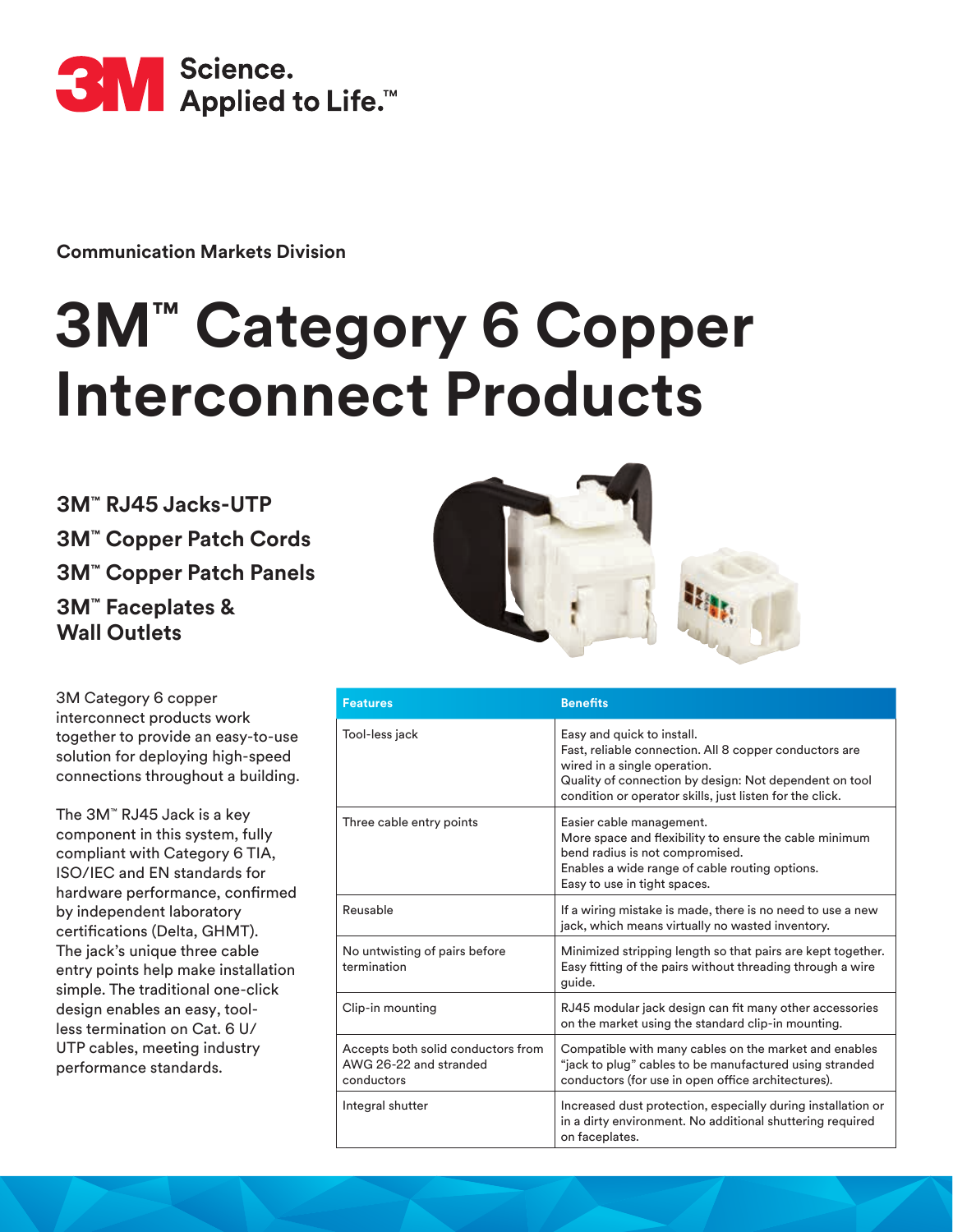| <b>Specifications</b>                                                                                                    |                                                                                                                      |  |
|--------------------------------------------------------------------------------------------------------------------------|----------------------------------------------------------------------------------------------------------------------|--|
| <b>Standards compliance</b><br>Hardware performance                                                                      | ANSI/TIA/568-C.2<br>ISO/IEC 11801 Edition 2, Am 1-2<br>ISO/IEC 60603-7-5<br>EN 50173-1                               |  |
| <b>Electrical performance</b><br>Compliance<br>Operating voltage<br>Lead through resistance<br>Insulation resistance     | PoE+ IEEE 802.3at<br>$< 75$ VDC<br>$< 200$ MQ<br>$> 500$ M $\Omega$                                                  |  |
| <b>Environmental compliance</b><br>Flame rating<br>Operating temperature                                                 | UL 94 V-0<br>$-10^{\circ}$ C to $+60^{\circ}$ C ( $+14^{\circ}$ F to $+140^{\circ}$ F)                               |  |
| <b>Mechanical specifications</b><br>Conductor diameter<br>Max. diameter of wire insulation<br><b>Protection contacts</b> | Solid wires: 0.50 to 0.65 mm (26-22 AWG)<br>Stranded wires: 7.0x 0.15 to 0.20 mm<br>$1.6 \text{ mm}$<br>$1.27 \mu m$ |  |

#### **3M™ RJ45 Jack Ordering Information**

| l Product Number    | <b>Description</b>  | <b>3MID</b>    | Min. Order         |
|---------------------|---------------------|----------------|--------------------|
| VOL-OCK6-UH8        | 3M RJ45 K6 UTP Jack | FQ-1000-3145-6 | 6 bags of 8 jacks  |
| <b>VOL-OCK6-UHV</b> | 3M RJ45 K6 UTP Jack | FQ-1000-3144-9 | 1 bulk pack of 480 |

# **3M™ Category 6 Copper Patch Cords**

3M Copper Patch Cords help enable you to complete your channel to Category 6 (ANSI/TIA 568-C.2 and class E ISO 11801/EN50173). They are constructed with UTP stranded cable, PVC CM rated jacket and snagless latch to ensure durability. These patch cords are available in a variety of lengths and colors for easy cable management and administration.

| <b>Features</b>                    | <b>Benefits</b>                                    |
|------------------------------------|----------------------------------------------------|
| Optimized for 3M RJ45 Cat. 6 jacks | Offers excellent channel performance               |
| Molded "snagless" boot             | Better mechanical protection avoids broken latches |
| Various lengths and colors         | Options to complete systems to your requirements   |
| UTP stranded PVC cable             | Flexible and durable                               |
| <b>UL</b> listed                   | Code compliance                                    |

| <b>Specifications</b>                                                                                                        |                                                                                                                   |
|------------------------------------------------------------------------------------------------------------------------------|-------------------------------------------------------------------------------------------------------------------|
| Standards compliance                                                                                                         | ANSI/TIA 568-C.2<br>ISO 1180 (this implies IEC 60603-7-4)                                                         |
| <b>Electrical performance</b><br>Cable impedance                                                                             | $100 \Omega$                                                                                                      |
| <b>Environmental compliance</b><br>Flammability<br>Fire rating<br>Operating temperature<br>Transport and storage temperature | <b>UL94-VO</b><br>CM rated per UL-1685<br>$-20^{\circ}$ C to $+60^{\circ}$ C<br>$0^{\circ}$ C to +50 $^{\circ}$ C |
| <b>Mechanical specifications</b><br>Durability                                                                               | 750 matings                                                                                                       |



3M™ Copper Patch Cord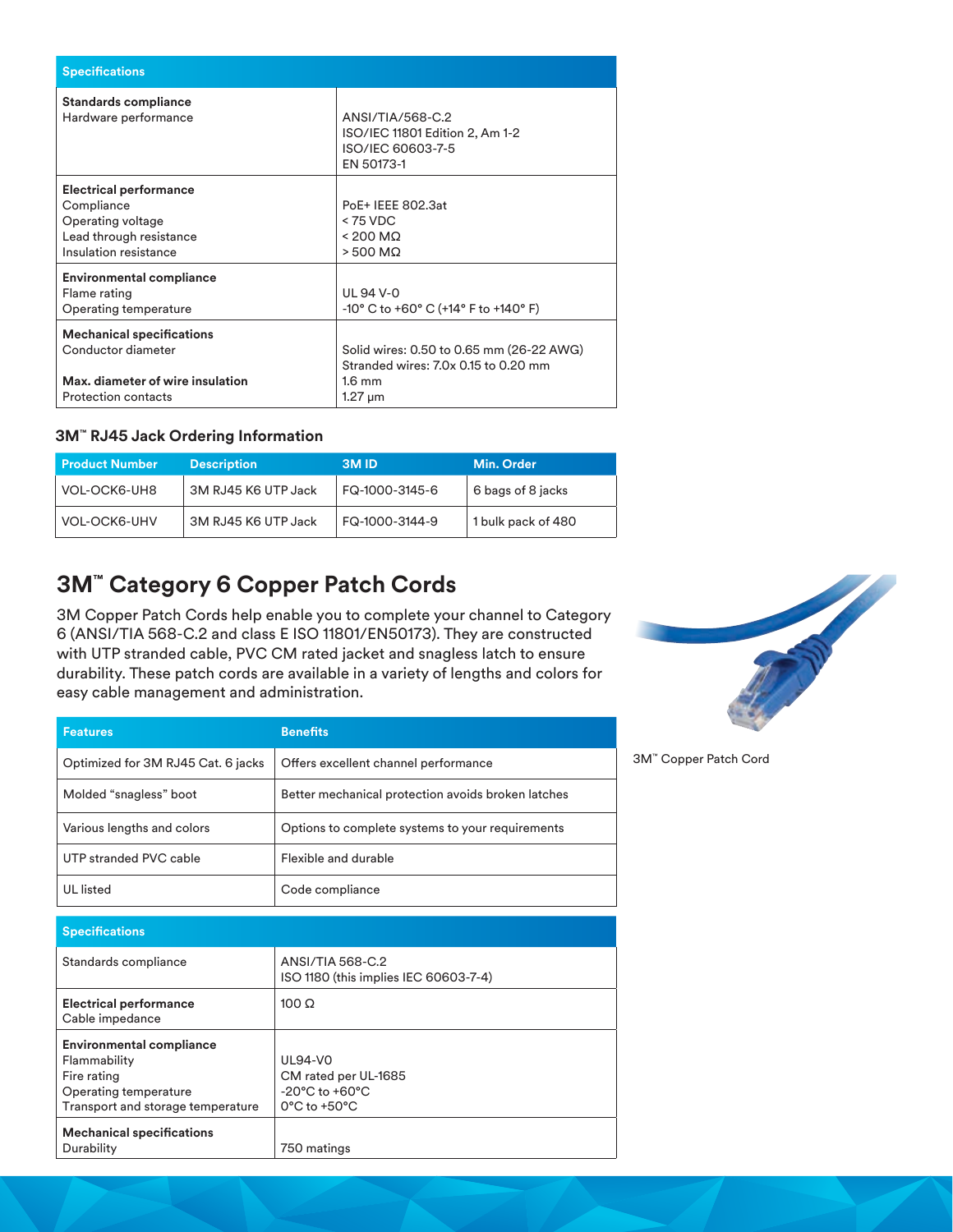## **3M™ Copper Patch Cords Ordering Information**

| <b>Product Number</b> | <b>Product Descriptions</b>                             | Packaging      | 3M <sub>ID</sub> |
|-----------------------|---------------------------------------------------------|----------------|------------------|
| C06UC-BL001           | Cat. 6, RJ45 CM 24AWG, stranded, blue, 1 m (3.3 ft)     | 80-6114-7977-7 | 24               |
| C06UC-BL002           | Cat. 6, RJ45 CM 24AWG, stranded, blue, 2 m (6.6 ft)     | 80-6114-8374-6 | 12 <sup>°</sup>  |
| C06UC-BL003           | Cat. 6, RJ45 CM 24AWG, stranded, blue, 3 m (9.8 ft)     | 80-6114-7978-5 | 12 <sup>°</sup>  |
| C06UC-BL005           | Cat. 6, RJ45 CM 24AWG, stranded, blue, 5 m (16.4 ft)    | 80-6114-7979-3 | 12               |
| C06UC-BL010           | Cat. 6, RJ45 CM 24AWG, stranded, blue, 10 m (32.8 ft)   | 80-6114-7980-1 | 12 <sup>°</sup>  |
| C06UC-GR001           | Cat. 6, RJ45 CM 24AWG, stranded, green, 1 m (3.3 ft)    | 80-6114-7981-9 | 24               |
| C06UC-BL002           | Cat. 6, RJ45 CM 24AWG, stranded, blue, 2 m (6.6 ft)     | 80-6114-8374-6 | 12 <sup>°</sup>  |
| C06UC-GR003           | Cat. 6, RJ45 CM 24AWG, stranded, green, 3 m (9.8 ft)    | 80-6114-7982-7 | 12               |
| C06UC-GR005           | Cat. 6, RJ45 CM 24AWG, stranded, green, 5 m (16.4 ft)   | 80-6114-7983-5 | 12 <sup>°</sup>  |
| C06UC-GR010           | Cat. 6, RJ45 CM 24AWG, stranded, green, 10 m (32.8 ft)  | 80-6114-7984-3 | 12               |
| C06UC-OR001           | Cat. 6, RJ45 CM 24AWG, stranded, orange, 1 m (3.3 ft)   | 80-6114-8001-5 | 24               |
| C06UC-BL002           | Cat. 6, RJ45 CM 24AWG, stranded, blue, 2 m (6.6 ft)     | 80-6114-8374-6 | 12               |
| C06UC-OR003           | Cat. 6, RJ45 CM 24AWG, stranded, orange, 3 m (9.8 ft)   | 80-6114-8002-3 | 12 <sup>°</sup>  |
| C06UC-OR005           | Cat. 6, RJ45 CM 24AWG, stranded, orange, 5 m (16.4 ft)  | 80-6114-8003-1 | 12               |
| C06UC-OR010           | Cat. 6, RJ45 CM 24AWG, stranded, orange, 10 m (32.8 ft) | 80-6114-8004-9 | 12 <sup>°</sup>  |
| C06UC-RD001           | Cat. 6, RJ45 CM 24AWG, stranded, red, 1 m (3.3 ft)      | 80-6114-7993-4 | 24               |
| C06UC-RD002           | Cat. 6, RJ45 CM 24AWG, stranded, red, 2 m (6.6 ft)      | 80-6114-8378-7 | 12               |
| C06UC-RD003           | Cat. 6, RJ45 CM 24AWG, stranded, red, 3 m (9.8 ft)      | 80-6114-7994-2 | 12 <sup>°</sup>  |
| C06UC-RD005           | Cat. 6, RJ45 CM 24AWG, stranded, red, 5 m (16.4 ft)     | 80-6114-7995-9 | 12 <sup>°</sup>  |
| C06UC-RD010           | Cat. 6, RJ45 CM 24AWG, stranded, red, 10 m (32.8 ft)    | 80-6114-7996-7 | 12 <sup>°</sup>  |
| C06UC-SL001           | Cat. 6, RJ45 CM 24AWG, stranded, slate, 1 m (3.3 ft)    | 80-6114-8005-6 | 24               |
| C06UC-SL002           | Cat. 6, RJ45 CM 24AWG, stranded, slate, 2 m (6.6 ft)    | 80-6114-8381-1 | 12 <sup>°</sup>  |
| C06UC-SL003           | Cat. 6, RJ45 CM 24AWG, stranded, slate, 3 m (9.8 ft)    | 80-6114-8006-4 | 12 <sup>°</sup>  |
| C06UC-SL005           | Cat. 6, RJ45 CM 24AWG, stranded, slate, 5 m (16.4 ft)   | 80-6114-8007-2 | 12 <sup>°</sup>  |
| C06UC-SL010           | Cat. 6, RJ45 CM 24AWG, stranded, slate, 10 m (32.8 ft)  | 80-6114-8008-0 | 12               |
| C06UC-TN001           | Cat. 6, RJ45 CM 24AWG, stranded, tan, 1 m (3.3 ft)      | 80-6114-7997-5 | 24               |
| C06UC-TN002           | Cat. 6, RJ45 CM 24AWG, stranded, tan, 2 m (6.6 ft)      | 80-6114-8379-5 | 12 <sup>°</sup>  |
| C06UC-TN003           | Cat. 6, RJ45 CM 24AWG, stranded, tan, 3 m (9.8 ft)      | 80-6114-7998-3 | 12               |
| C06UC-TN005           | Cat. 6, RJ45 CM 24AWG, stranded, tan, 5 m (16.4 ft)     | 80-6114-7999-1 | 12               |
| C06UC-TN010           | Cat. 6, RJ45 CM 24AWG, stranded, tan, 10 m (32.8 ft)    | 80-6114-8000-7 | 12               |
| <b>C06UC-WH001</b>    | Cat. 6, RJ45 CM 24AWG, stranded, white, 1 m (3.3 ft)    | 80-6114-7989-2 | 24               |
| C06UC-WH002           | Cat. 6, RJ45 CM 24AWG, stranded, white, 2 m (6.6 ft)    | 80-6114-8377-9 | 12               |
| C06UC-WH003           | Cat. 6, RJ45 CM 24AWG, stranded, white, 3 m (9.8 ft)    | 80-6114-7990-0 | 12               |
| C06UC-WH005           | Cat. 6, RJ45 CM 24AWG, stranded, white, 5 m (16.4 ft)   | 80-6114-7991-8 | 12 <sup>°</sup>  |
| C06UC-WH010           | Cat. 6, RJ45 CM 24AWG, stranded, white, 10 m (32.8 ft)  | 80-6114-7992-6 | 12 <sup>°</sup>  |
| C06UC-YL001           | Cat. 6, RJ45 CM 24AWG, stranded, yellow, 1 m (3.3 ft)   | 80-6114-7985-0 | 24               |
| C06UC-YL002           | Cat. 6, RJ45 CM 24AWG, stranded, yellow, 2 m (6.6 ft)   | 80-6114-8376-1 | 12 <sup>°</sup>  |
| C06UC-YL003           | Cat. 6, RJ45 CM 24AWG, stranded, yellow, 3 m (9.8 ft)   | 80-6114-7986-8 | 12 <sup>°</sup>  |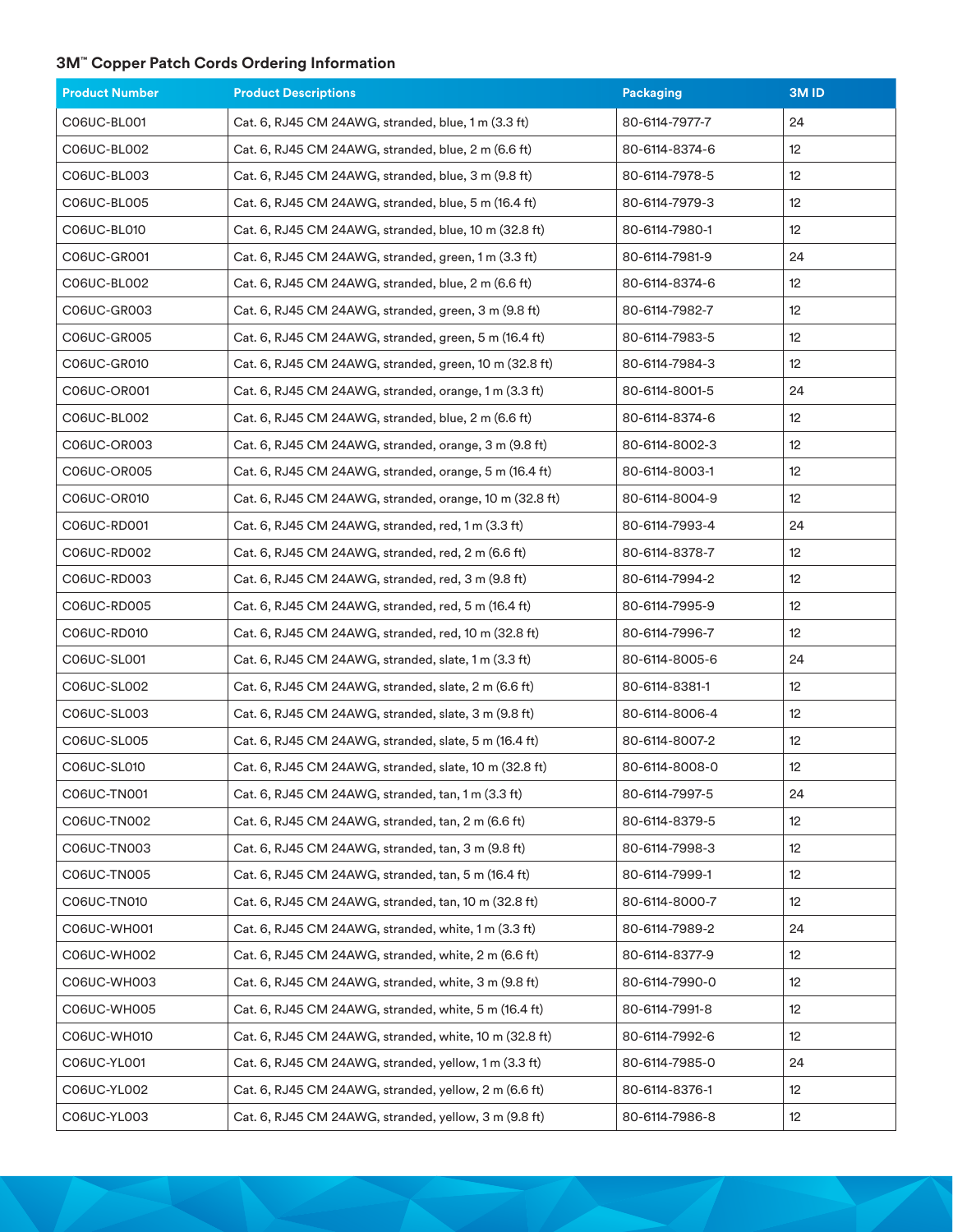## **3M™ Patch Panels**

3M™ Copper Patch Panels are modular and provide an aesthetically pleasing solution for housing modular jacks. These lightweight, aluminum panels are compatible with 3M™ RJ45 K6 or K5E Jacks as well as typical industry accepted modular jacks. 1RU, 24-port patch panels are available in either angled, flat versions, and a 2RU, 48-port patch panel is available in a flat version only. All models include integral cable management.

#### **3M™ Copper Patch Panel Ordering Information**

| <b>Product Number</b> | <b>Description</b>                      | <b>3MID</b>    | Min.<br>Order |
|-----------------------|-----------------------------------------|----------------|---------------|
| VOL-PPCB-A24K         | Angled patch panel with 24 ports, black | DE-6200-4578-6 |               |
| VOL-PPCB-F24K         | Patch panel with 24 ports, black        | FQ-1000-6881-3 |               |
| VOL-PPCB-F48K         | Patch panel with 48 ports, black        | FQ-1000-6883-9 |               |

## **3M™ Faceplates & Outlets**

3M™ Faceplates are compatible with single-gang electrical wall boxes and are available in 2-port and 4-port versions. These faceplates are convex in shape and are compatible with 3M™ RJ45 Modular Jacks. Port icons for port identification as well as label windows are included. Available in office white and bright white.The 3M™ Modular Outlet 8686 can accommodate one 3M RJ45 modular jack, as well as four SC fiber adapters or two fiber splices.

### **3M™ Faceplates & Wall Outlets Ordering Information**

| <b>Product Number</b> | <b>Description</b>                                                         | 3M <sub>ID</sub> |
|-----------------------|----------------------------------------------------------------------------|------------------|
| 8686                  | Surface-mount wall outlet with room for 2<br>connectors SC and 1 RJ45 Jack | XS-0038-0066-0   |
| <b>VOL-0712B</b>      | Faceplate, 2-port, RJ45, bright white                                      | MY-0000-5711-6   |
| VOL-0712              | Faceplate, 2-port, RJ45, office white                                      | MY-0000-5712-4   |
| <b>VOL-0714B</b>      | Faceplate, 4-port, RJ45, bright white                                      | MY-0000-5713-2   |
| VOL-0714              | Faceplate, 4-port, RJ45, office white                                      | MY-0000-5714-0   |



3M™ Copper Patch Panel 1RU, 24-port



3M™ Copper Patch Panel 2RU, 48-port



3M™ Angled Copper Patch Panel 1RU, 24-port



3M™ Wall Outlet with 3M™ Modular Adapter 8687 SC Inserts



3M™ Modular Outlet 8686 shown with 2 SC connectors and a 3M™ RJ45 Jack.